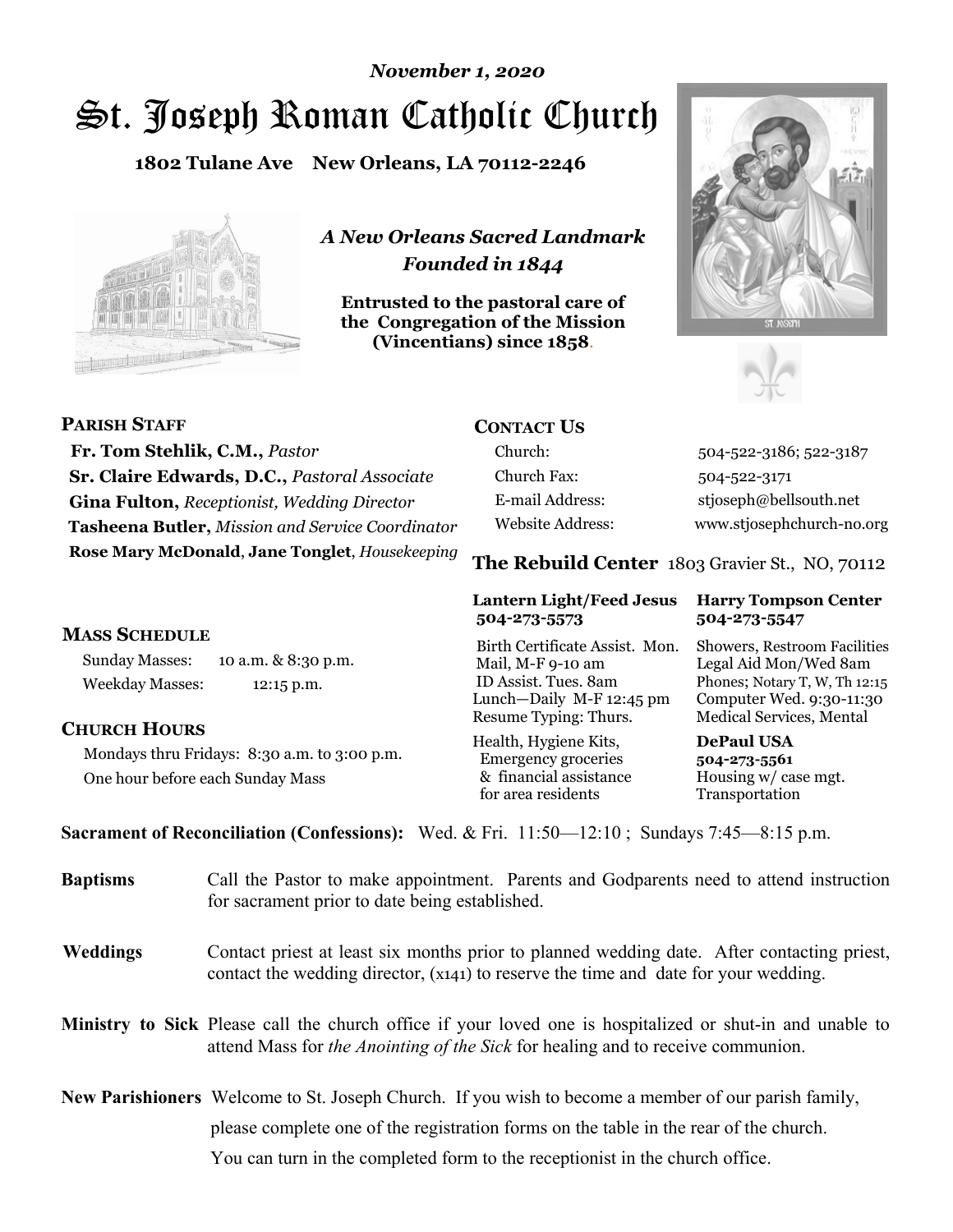# **All Saints** November 1, 2020



## **10:00 am Parishioners & Benefactors of St. Joseph Church**

 **8:30 pm Joseph Morales, Jr. +; Henry Benito +; US Service Men & Women** 

| Monday, November 2, 2020—All Souls (One in Faith 1149) | <i>Nov. 1</i> , One in Faith $\#1148$<br>Sunday,   |
|--------------------------------------------------------|----------------------------------------------------|
| 12:15 pm Souls in Purgatory; BVM                       | <b>READINGS FOR THE WEEK</b>                       |
| Tuesday, November 3, 2020—St. Martin de Porres         | Mon.: Wis 3:1-9; Ps 23:1-6; Rom 5:5-11; Jn 6:37-40 |
| 12:15 pm Adela Calix +; Patsy Gibbons +                | Tuesday: Phil 2:5-11; Ps 22:26b-32; Lk 14:15-24    |
| Wednesday, November 4, 2020—St. Charles Borromeo       | Wed.: Phil 2:12-18; Ps 27:1-14; Lk 14:25-33        |
| 12:15 pm Ashley Capra +; Carolina Schiro +             | Thurs.: Phil 3:3-8a; Ps 105:2-7; Lk 15:1-10        |
| Thursday, November 5, 2020—                            | Friday: Phil 3:17 - 4:1; Ps 122:1-5; Lk 16:1-8     |
| 12:15 pm Michael Golde +; Fr. Francis Peninno +;       | Sat: Phil 4:10-19; Ps 112:1-9; Lk 16:9-15          |
| Friday, November 6, 2020—                              | Sunday: Wis 6:12-16; Ps 63:2-8;                    |
| 12:15 pm Susan Spalutto; Victor Martin +; Lynn Ebeyer  | 1 Thes 4:13-18; Mt 25:1-13                         |

**YOUR PRAYERS ARE ASKED FOR THE FOLLOWING PARISHIONERS , WHO ARE IN NEED OF HEALING:**  Dorothy Alexander, Jorge Arzuaga, Beatrice Augustin, Anthony Blaise, Clarke Bordelon, Lawrence & Mamie Brown, Angelle Campbell; John & Cindi Caron, Julianna Chevalier; Sue Dakote, Mary Duet, John & Kathleen Gebbia, Sylvia Daily-Powell, Joseph Delay, Terry Eggleston, Linda Elwood, Heather Faircloth, Frances Fiegler, Darrell & Ramona Ford, Donald Frazier, June & Mark Eiserloh, Shirley Gaither, Roselyn Hansen, John Hakanson, Sarah Hollier-Watkins, Marvin Johnston, Jim Karam, Bill Kroetz, Ken & Bette Kussman, Nowell Lacking, Landy Lanza, James Leung, Andrew Marino, Sara Marino, Karen McCoy, Donna Moore, Maura O'Donovan, CHF, Tina Roderfeld, Bernie Saul; Pippy Sanders, Louise Sonnier, Mel & Gaspar Schiro; Theard Simms, Fr. Tom Stehlik, CM, Virginia Stehlik, Malcolm Taylor, Jane Tonglet, Fritz & George Tripkovich, Corliss Truhill; Georgiana Prevost, Marion Vaughn, Juanita Ware, Cathleen Ward, Warren Webster, Mary Willis, Lynn Williams, C & JA Slocum.

CCRNO welcomes **Sr. Briege McKenna** for a **Healing Mini-Conference**, November 13-14, 2020, at St. Angela Merici Church in Metairie. Sr. Briege is well-known around the world for her ministry of healing. Friday night from 7:00 – 9:30 p.m., Saturday morning from 9:30 – noon, and Saturday night from 7:00 – 9:30 p.m. Pre-registration is required at ccrno.org. Adults: \$15 per person, per session; Youth (under 18): \$5 per person, per session.

**Catholic Lens Series**: *Living the Gospel in a Fractured Culture.* The Catholic Community Foundation and Notre Dame Seminary are co-hosting the Fall 2020 Catholic Lens Series: Living the Gospel in a Fractured Culture. In the four-part series, speakers will explore the foundational principles that guide our Catholic mission of *unity* in the world and bring a message of *hope* and *encouragement*. Dr. Susie Veters will lead part three of the series, The "Third Way": **Catholic Social Teaching in a Polarized Society**, on Wednesday, November 4, from 6:30 to 7:30 p.m. You may attend the series in-person or virtually. In-person events will be held at Schulte Auditorium at Notre Dame Seminary, and they will be socially-distanced with a 100 attendee maximum per event. Registration is required. The registration deadline for The "Third Way" is by 5 p.m. on November 3. Questions? Please contact Dr. Susie Veters at sveters@ccfnola.org or 504.596.3042.

**How do I form my conscience?** It takes time to form our consciences so that we can make well-reasoned judgments about particular, real-life situations, such as voting. The Church teaches that it is important to work continually on conscience formation so we can be prepared to make decisions whenever the opportunity arises. Some specific ideas to form your conscience are: 1) Begin by being open to the truth and what is right. 2) Study Sacred Scripture and the teaching of the Church. 3) Examine the facts and background information about various choices and be discerning the source of information. 4) Prayerfully reflect to discern the will of God (Forming Consciences for Faithful Citizenship, no. 18).